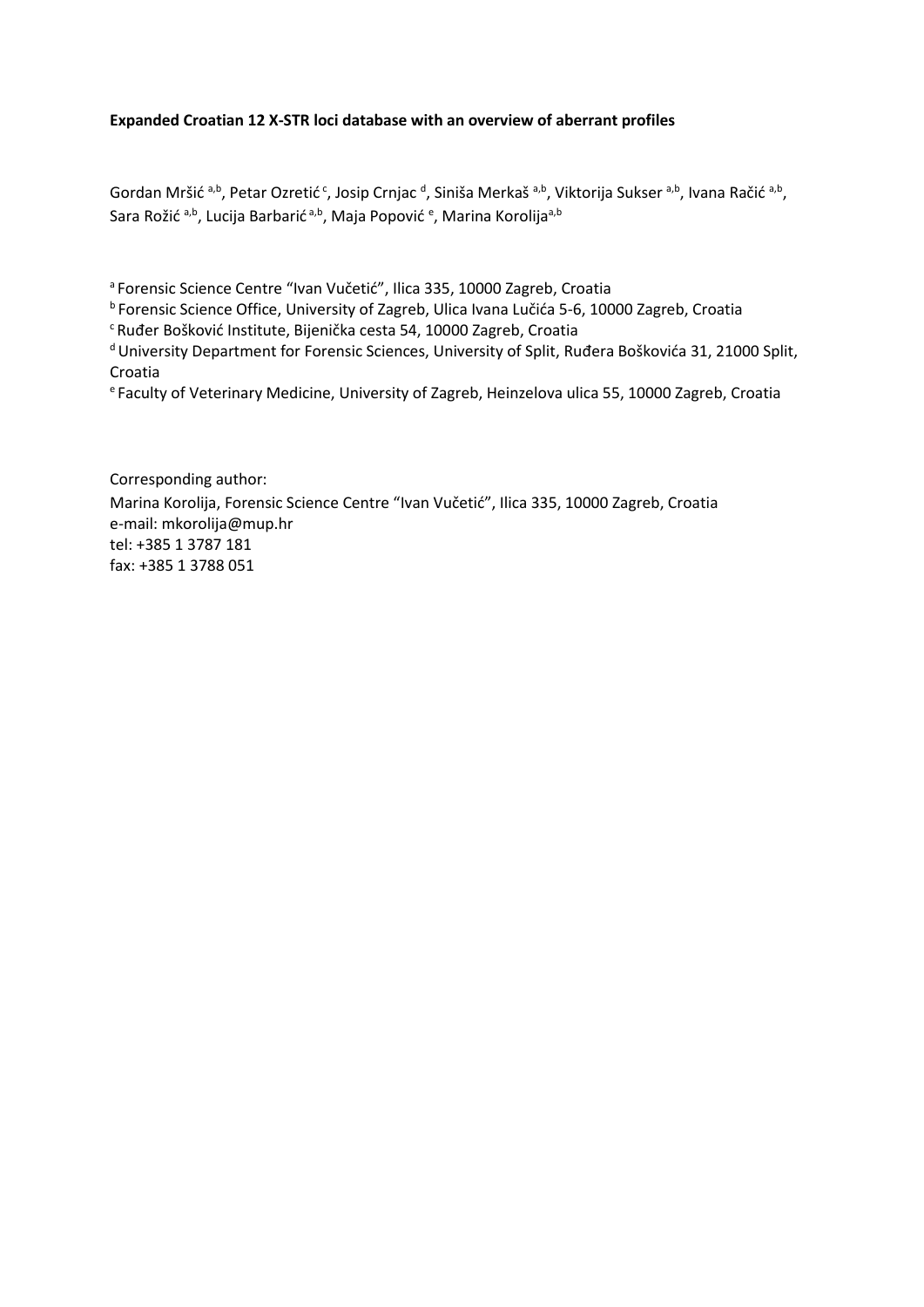### **Expanded Croatian 12 X-STR loci database with an overview of aberrant profiles**

## ABSTRACT

 In order to implement X-chromosome short tandem repeat (X-STR) typing into routine forensic practice, reference database of a given population should be established. Therefore we extended already published data with additional 397 blood samples from unrelated Croatian citizens, and 7 analyzed the total of 995 samples (549 male and 446 female) typed by Investigator<sup>®</sup> Argus X-12 Kit. To test genetic homogeneity of consecutively processed five historic-cultural regions covering the entire national territory, we calculated pairwise Fst genetic distances between regions based on allele and full haplotype frequencies. Since the comparison did not yield any statistically significant difference, we integrated STR profile information from all regions and used the whole data set to calculate forensic parameters. The most informative marker is DXS10135 (polymorphism information content (PIC)=0.929) and the most informative linkage group (LG) is LG1 (PIC=0.996). Cumulative power of discrimination across 12 analyzed loci amounted to 0.9999999999999996 in females and 0.9999999995 in males. We confirmed linkage disequilibrium for seven marker pairs belonging to LG2, LG3 and LG4. We also compared Croatia with 13 European populations based on haplotype frequencies and detected no statistically significant Fst values after Bonferroni correction in any LG. Multi-dimensional scaling plot revealed tight grouping of four Croatian regions amongst populations of southern, central and northern Europe, with the exception of northern Croatia. In this study we gave the first extensive overview of aberrant profiles encountered during Investigator® Argus X-12 typing. We found ten profiles consistent with single locus duplication followed by tetranucleotide 22 tract length polymorphism. Locus DXS10079 is by far the most frequently affected one, presumably mutated in eight samples. We also found four profiles consistent with X-chromosome aneuploidy (three profiles with XXX pattern and one profile with XXY pattern). In conclusion, we established 25 integral forensic Croatian X-chromosome database, proved forensic pertinence of Investigator® Argus X-12 Kit for the entire Croatian population and identified locus DXS10079 as mutational hotspot.

 **Keywords:** Investigator® Argus X-12; forensic X-STR markers; Croatian X-STR database; aberrant X-STR profiles; X chromosome duplication; locus DXS10079

#### INTRODUCTION

 Usefulness of X-chromosome short tandem repeat (X-STR) typing has so far been very well described and established for both identification and kinship testing in the specific forensic contexts [1]. Implementation of X-STR analysis into routine forensic casework primarily requires general population database for match probability calculations. As the purpose of this study is to build comprehensive forensic database based on 12 X-STR loci for the Croatian population, we expanded data set of the already published 598 profiles [2-4] with additional 397 profiles and consolidated Investigator® Argus X-12 Kit typing results. The ensuing comprehensive database encompasses 995 individuals, originating from five historic-cultural regions of the northern [2], central [3], southern [4], eastern and western part of the country **(Figure 1).**

 The Republic of Croatia is a European country bordering with Slovenia and Hungary in the north, Serbia and Bosnia and Herzegovina in the east, Montenegro in the south and Italy in the south-west. It is situated on the Adriatic Sea and positioned between Central and Southeast Europe **(Figure 1).** Regarding its ethnic composition, Croatia is a homogenous country. The population of 4.3 million mostly consists of Croats (90.4%), while minorities include Serbian (4.4%) and 21 other ethnicities (less than 1% each) [5]. Croatia in general went through a dynamic demographic history and particular geographic regions experienced quite different demographic perturbations over the centuries [6]. In that respect, we assumed that genetic substructuring at the X-STR loci might have occurred within the Croatian population. Although genetic diversity on the X-chromosome is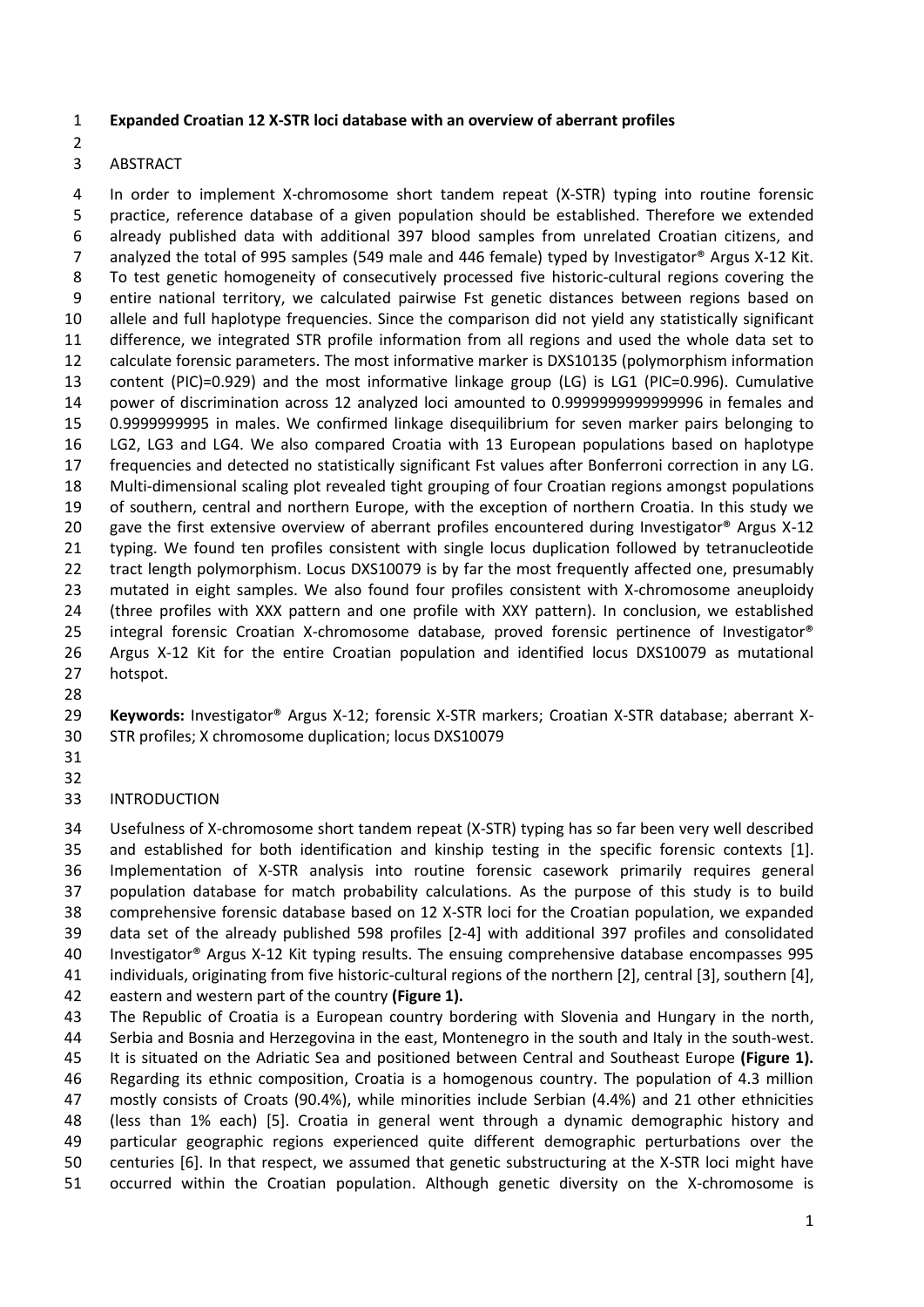presumably lower in comparison to autosomes due to lower mutation rate and reduced effective population size, the latter feature ascertains faster genetic drift for the X-chromosome than for autosomes. As a consequence, X-chromosome exhibits more pronounced differentiation value for intra- and inter-population comparison [7]. In this regard, it is important to evaluate potential regional substructuring within the population under forensic investigation, in order to establish separate forensic databases, if needed. We therefore aimed to characterize the genetic diversity of 12 X-STRs in the Croatian population.

 With the advance of high-throughput genomics techniques, indications emerged that X-chromosome duplication events might have been underestimated previously [8]. It is therefore possible that yet undetected minor duplications of X-chromosome fragments, which do not produce obvious clinical features, appear with increased frequency in the population compared to other chromosomes. A fraction of duplication events might be detected indirectly during forensic X-STR typing, as already shown in forensic typing of autosomes [9] and Y chromosome [10, 11]. Since duplications of X-STR markers might complicate forensic interpretation due to generation of additional electropherogram peaks (male biallelic and female triallelic profiles), it seems important to report such events encountered during creation of population X-STR databases. Not only forensic community would benefit from that kind of information, but also genetic anthropology and molecular medicine.

 Within the scope of this study, we constructed comprehensive database to achieve final goal of establishing X-STR typing as a routine forensic practice in Croatian Forensic Science Centre "Ivan 71 Vučetić". We computed forensic parameters to test the forensic pertinence of Investigator® Argus X- 12 Kit in Croatian population and tested potential population substructuring to assess the universality of the comprehensive database. We also put Croatia into wider, inter-population context by comparing our data with previously published data for 13 European populations. Finally, in order to help forensic experts in profile evaluation and subsequent interpretation, we gave a detailed characterization of X-chromosome instability at the population level, manifested as X-STR aberrant profiles.

#### MATERIALS AND METHODS

 The total of 203 samples (103 male and 100 female) from eastern Croatian region and the total of 194 samples (146 male and 48 female) from western Croatian region were analyzed. Sampling was 82 performed in an attempt to account for all subpopulation variations by choosing unrelated participants from the entire region covering Požega-Slavonia, Brod-Posavina, Osijek-Baranja and Vukovar-Srijem Counties of eastern Croatia, and Primorje-Gorski Kotar, Lika-Senj and Istria Counties of western Croatia. All samples were collected during routine forensic work by the staff of Forensic 86 Science Centre "Ivan Vučetić", and their use in the study was approved by the Ethics Committee of the Institute for Medical Research and Occupational Health, Zagreb, Croatia.

88 Genomic DNA was extracted from Flinders Technology Associates (FTA) cards (Whatman, Maidstone, Kent, UK) using Chelex-100 method [12]. Concentration of the extracted DNA was determined by Investigator® Quantiplex Kit (Qiagen GmbH, Hilden, Germany). Normalization of samples was carried 91 out to approximately 1 ng/µL. Amplification was performed by Investigator® Argus X-12 Kit (Qiagen GmbH, Hilden, Germany) in multiplex PCR, containing primers for amelogenin (sex determination) 93 and 12 X-STR markers belonging to four different linkage groups (LGs): LG1 (DXS10148, DXS10135, DXS8378), LG2 (DXS7132, DXS10079, DXS10074), LG3 (DXS10103, HPRTB, DXS10101), and LG4 (DXS10146, DXS10134, DXS7423). Positive and negative controls were also amplified in each PCR batch. Amplification products were analyzed on 3500 Genetic Analyzer (Applied Biosystems, Foster City, CA, USA). Data obtained from capillary electrophoresis were analyzed using GeneMapper ID-X software (version 1.4, Applied Biosystems). Peak threshold values of 100 RFU and 200 RFU were applied for heterozygous and homozygous alleles, respectively. All samples containing variant alleles, female samples with triallelic patterns **(Supplementary material 3 Figures S1-S4)** and male samples with biallelic pattern **(Supplementary material 3 Figures S5-S10)** were confirmed by re-extraction followed by amplification and capillary electrophoresis. To exclude the possibility of contamination,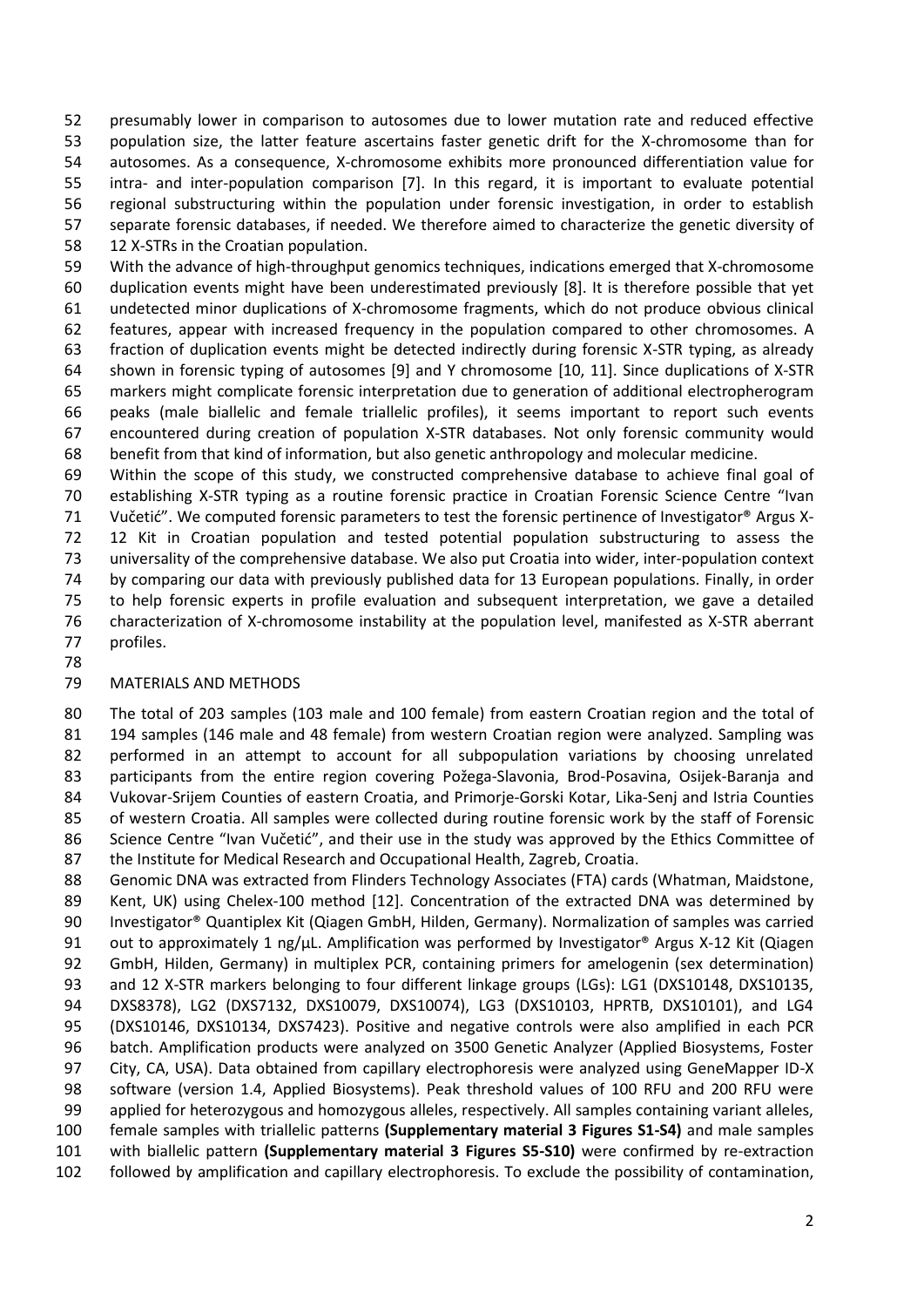four profiles consistent with aneuploidy of X-chromosome **(Supplementary material 3 Figures S11-**

**S14)** were analyzed by AmpFlSTR® *SEfiler Plus*™ PCR Amplification Kit **(Supplementary material 4** 

**Figures S1-S4)**. All procedures and protocols were carried out following manufacturers' instructions.

## *Statistical analysis*

 Allele frequencies for all samples and haplotype frequencies for male samples were determined by counting the number of times each allele/haplotype was observed in all given samples. For biallelic male and triallelic female samples, allele(s) with highest frequencies were selected for further calculations. Testing for a departure from Hardy-Weinberg Equilibrium (HWE), including observed heterozygosity (Ho) and expected heterozygosity (He), was performed only for female samples. Presence of pairwise linkage disequilibrium (LD) between loci was tested by likelihood-ratio test using the Expectation-Maximization algorithm for female, and by the exact test using a Markov chain for male samples. Genetic heterogeneity within population was estimated as gene i.e. haplotype diversity (H) for male haplotype data. For testing of genetic homogeneity among the five Croatian regions, analysis of molecular variance (AMOVA) and pairwise genetic distances (Fst) were calculated based on both allele frequencies (male and female samples) and full haplotypes of male samples. Pairwise genetic distances were also calculated for inter-population comparison of haplotype frequencies between pooled Croatian population samples and 13 neighboring European populations: Slovenia, Italy, Hungary, Albania, Czechia, Germany, Greece, West Mediterranean, Lithuania, Belarus, Portugal, Denmark and Sweden [13-24]. All aforementioned computations were performed using Arlequin software v3.5.2.2 [25], while significance level for all statistical tests was set to 0.05 and corrected for multiple comparisons using Bonferroni adjustment. Forensic parameters encompassing polymorphism information content (PIC), power of exclusion

 (PE), power of discrimination (PD) for males and for females, mean exclusion chance (MEC) for deficiency cases (Krüger's formula), MEC for normal trios consisting of a mother, a daughter and a putative father (Kishida's formula), and MEC for duos consisting of a daughter and a putative father (Desmarais' formula), were computed based on allele frequencies data using on-line tool available at ChrX-STR.org web page [26]. PIC for LGs was calculated using the R script available as supporting information from Zidkova et al. [16].

 To additionally examine the relationship with neighboring European populations, pairwise genetic 133 distances with sample size correction (Fst\*) [27] were calculated based on allele frequencies using POPTREE2 software [28]. Inter-population comparison was presented by multi-dimensional scaling (MDS) plot constructed with IBM SPSS Statistics for Windows, Version 23.0 (IBM Corp., Armonk, NY, USA).

- 
- RESULTS AND DISCUSSION
- 

# *Intra-population comparison*

 In addition to the already published data for northern [2], central [3] and southern Croatia [4], allele and haplotype frequencies for eastern Croatia (100 females and 103 males) and western Croatia (48 females and 146 males) are given in **Supplementary material 1 (Tables S1-S4)**. In both additional regions, HWE was confirmed for all loci. All off-ladder alleles found in the sample pool of western Croatia (DXS7423 9; DXS10074 16.3, 17.2; DXS10079 19.2; DXS10101 27.3; DXS10135 15.1, 20.3; DXS10146 36.2, 48.2; DXS10148 14, 17, 22, 27.2, 32.1) and eastern Croatia (DXS10079 13, 19.2, 24; DXS10135 24.1; DXS10146 38.2, 47.2; DXS10148 22) have been reported by others. The most informative marker in both eastern and western Croatian population is DXS10135 (PIC=0.93 and 0.92, respectively), while the least informative one is DXS8378 (PIC=0.62 and 0.63, respectively).

 In order to test genetic homogeneity, pairwise Fst genetic distances between five Croatian regions were calculated based on both allele frequencies (male and female samples) and full haplotypes of male samples. No significant Fst values (p<0.005) after Bonferroni correction were detected in either case (**Supplementary material 1 Table S5).** Locus-by-locus AMOVA also confirmed these results (data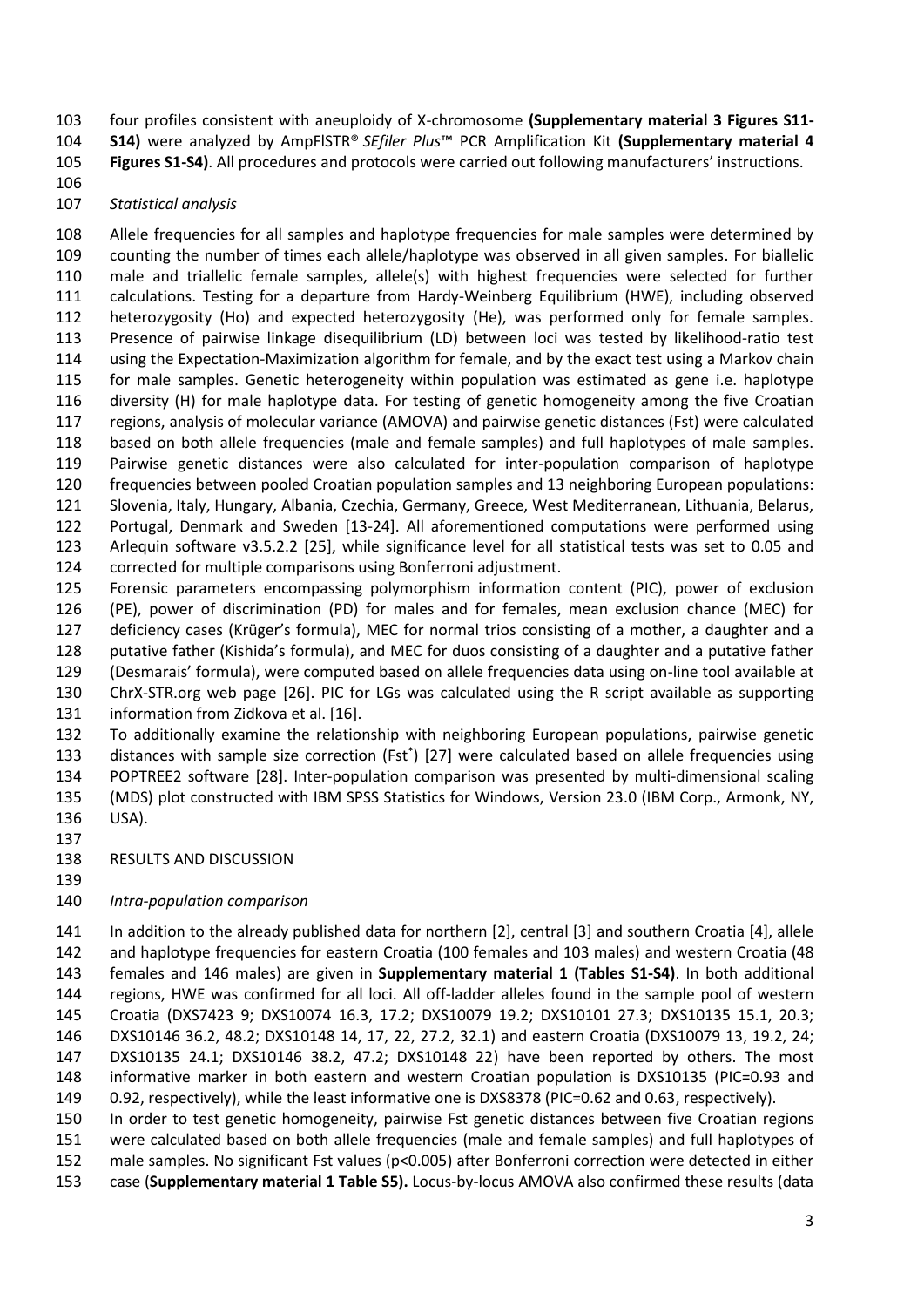not shown). Therefore, all subsequent calculations were performed using a complete Croatian dataset of 995 samples.

Our results are in concordance with previous study where the variability of Croatian population had

 been analyzed based on Y-chromosomal haplogroup distribution, and strong similarity between the five aforementioned Croatian regions was found [6]. Consequently, there is no need for separate

databases in forensic interpretation of both X-STR and Y-STR profiles obtained by corresponding kits.

However, it is noteworthy that samples from small, isolated populations (e.g. islands and remote

 villages), where more pronounced genetic difference is expected, have not been accounted for establishing the common X-STR forensic database.

## *Alleles and haplotypes in forensic context*

 In the entire Croatian data set of 995 samples (1441 chromosomes), no significant departure from HWE was detected at any locus. The total of 223 alleles across all loci was detected with frequency span from 0.00069 to 0.42679 **(Supplementary material 2 Table S1)**. Marker DXS10135, comprising 35 alleles in total, is the most informative (PIC=0.93), with the allele 25 as the most common (frequency of 0.103). Marker DXS8378, with the total of 7 alleles, is the least informative (PIC=0.93), and the sum of frequencies of three alleles alone (10, 11, 12) equals 0.949. Both DXS10135 and DXS8378 belong to the LG1. As expected, results for allele variability are very similar to the already

published data for other European populations [13, 16, 17, 20, 24].

 Haplotype frequencies, estimated directly from the pooled population data for each LG, are presented in **Supplementary material 2 Table S2**. The most informative linkage group is LG1 (PIC= 0.9955), followed by LG4, LG2 and LG3, with frequency of the most common haplotypes equaling 0.0128, 0.0182, 0.031 and 0.0364, respectively. All LGs display gene diversity value of over 0.99, with

LG1 being the most diverse (0.9974), which is further corroborated by the highest PIC value of 0.9955

for LG1 **(Supplementary material 2 Table S3)**. LG1 is also the most polymorphic in other worldwide

populations typed by Investigator® Argus X-12 Kit [13, 14, 16, 17, 24]. Of all possible haplotypes for

each linkage group, 320 (4.4%), 189 (11.4%), 201 (8.9%) and 269 (3.9%) were observed in LG1, LG2,

 LG3 and LG4, respectively. Of the observed haplotypes, 60.9% of them are unique for LG1, 50% for LG2, 46.8% for LG3 and 57.6% for LG4. In the entire sample pool, no shared 12-marker haplotype was

found.

 To test the suitability of Investigator® Argus X-12 Kit for forensic casework in Croatian population, forensic parameters were calculated and summarized in **Table 1.** All tested parameters demonstrated high combined values, especially PD in females (0.9999999999999996), which proves the applicability of Investigator® Argus X-12 Kit in both forensic identification and kinship analysis.

# *Linkage disequilibrium analysis*

 In the male sample pool, linkage disequilibrium was confirmed (p<0.0008 after Bonferroni correction) for: LG2 marker pair DXS10079-DXS10074, all three marker pairs within LG3, and LG4 marker pairs DXS10134-DXS10146 and DXS7423-DXS10134 **(Supplementary material 2 Table S4)**. Confirmation of the obtained results was found in female samples for LG3 marker pairs DXS10101- DXS10103 and DXS10101-HPRTB, as well as for LG4 marker pair DXS10134-DXS10146. Moreover, one additional marker pair from LG4 (DXS7423-DXS10146) was found in females **(Supplementary material 2 Table S5)**. In total, seven out of 12 possible marker pairs across all LGs are in linkage disequilibrium. LD is confirmed for all marker pairs of LG3 and LG4. No statistically significant LD occurred between any marker pair belonging to different LGs.

 Investigator® Argus X-12 Kit consists of four groups of closely linked STR markers which should be treated as haplotypes that are passed to the offspring unchanged [29]. Non-random association of alleles should be tested at the population level, using the actual haplotype frequencies in male samples. In populations with high genetic variability, large sample size is needed to establish all allele 203 pairs that are in LD. This is well illustrated by typing Croatian population region by region, where the evidence for LD is demonstrated for maximum three marker pairs on a smaller sample size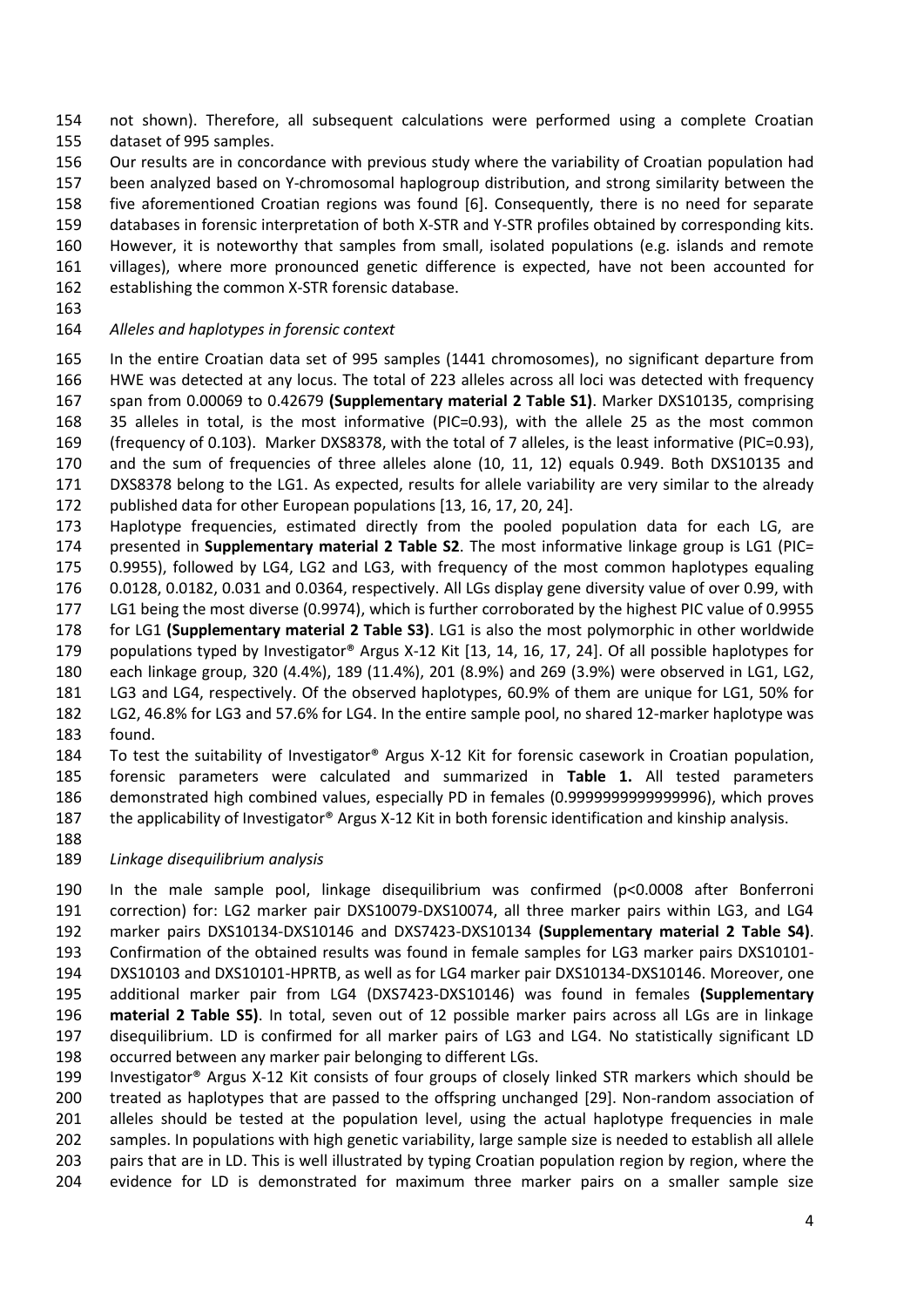(approximately 100 male samples). By enlargement of sample size to 549 male profiles, LD is demonstrated for six marker pairs in male samples and one additional in female samples. Lack of LD evidence for any marker pair within LG1 is probably due to the fact that LG1 is the most diverse group, including by far the greatest number of haplotypes. Therefore, in this case, even a larger sample size would be needed to confirm LD for all linked markers.

## *Inter-population genetic distance*

 Haplotype frequencies were used to compare Croatian population with 13 European populations also typed by Investigator® Argus X-12 Kit**.** After Bonferroni correction, no significant difference (p<0.00078) was found in any LG **(Supplementary material 2 Table S6)**. It was already shown, by us and others who addressed this issue, that European populations are indeed homogenous according to Argus X-12 markers [4, 16, 20]. There is no notable genetic variability, except for the populations 217 that underwent specific population processes (genetic drift, interbreeding etc.), like Ibiza [19], Greenland [22], Sardinia and Southern Italy [24]. For the purpose of inter-population comparison, we chose not to include populations of different continental origins, because we had already shown correlation between genetic and geographical distance for southern Croatian population [4]. Instead, in order to obtain better resolution and determine positioning of different Croatian regions within European context of more geographically closer populations, we created a MDS plot including northern, central, southern, eastern and western Croatian populations along with 13 European populations **(Figure 2)**. Left-to-right positioning of the dots representing populations along the first dimension axis of MDS plot correlates with south-to-north geographic distribution. The first dimension zero axis aligns with south-to-central Europe dividing line. Southern Croatia is positioned within the more scattered group of south European populations, while eastern, western and central Croatia belong to a tighter group consisted of central and north European populations. These results fit well with previous similar inter-population comparisons [4, 20]. Interestingly, Denmark and northern Croatia stand out as outliers at the rightmost end of the plot. Indications of more distant position of northern Croatia are visible from intra-population comparisons, where the lowest Fst p- values (statistically significant prior to Bonferroni correction) were established between northern and eastern Croatia **(Supplementary material 1 Table S5a)**, as well as northern and southern Croatia **(Supplementary material 1 Table S5b)**. Besides its distant position on the plot, it is interesting to 235 notice that northern Croatia lies nearest to Hungary. That might reflect geographic proximity and historical coexistence of Hungarian and north Croatian entities within the Austro-Hungarian Empire.

# *Aberrant X-STR profiles*

 Out of 100 analyzed female profiles from eastern Croatia, two of them exhibited unexpected electropherogram patterns. One profile displayed three triple-peak patterns: at LG2 loci (DXS10079 and DXS10074) and LG3 locus DXS10101 **(Supplementary material 3 Figure S11)**. The other profile displayed eight triple-peak patterns: at LG1 loci (DXS10135 and DXS8378), all LG2 loci (DXS7132, DXS10079 and DXS10074), LG3 locus DXS10101 and LG4 loci (DXS10134 and DXS7423) **(Supplementary material 3 Figure S12)**.

 Out of 48 analyzed female profiles from western Croatia, one of them exhibited six triple-peak patterns: at LG1 loci (DXS10148 and DXS10135), LG2 locus DXS7132, LG3 loci (HPRTB and DXS10101) and LG4 locus DXS10146 **(Supplementary material 3 Figure S13)**. Out of 146 analyzed male profiles from western Croatia, two of them showed unexpected electropherogram patterns. One profile displayed eight double-peak patterns: at LG1 loci (DXS10135 and DXS8378), LG2 loci (DXS7132 and DXS10079), LG3 loci (DXS10103 and HPRTB) and LG4 loci (DXS10146 and DXS10134) **(Supplementary material 3 Figure S14)**. The other profile displayed two peaks at locus DXS10079, corresponding to alleles 20 and 21 **(Table 3)**. Taking into account all 995 Croatian samples genotyped over time by the Investigator® Argus X-12 Kit

 in our laboratory, as much as 14 profiles (1.4%) displayed additional peaks at either single or multiple 255 loci. It is obvious that such percentage should not be ignored because in forensic context, aberrant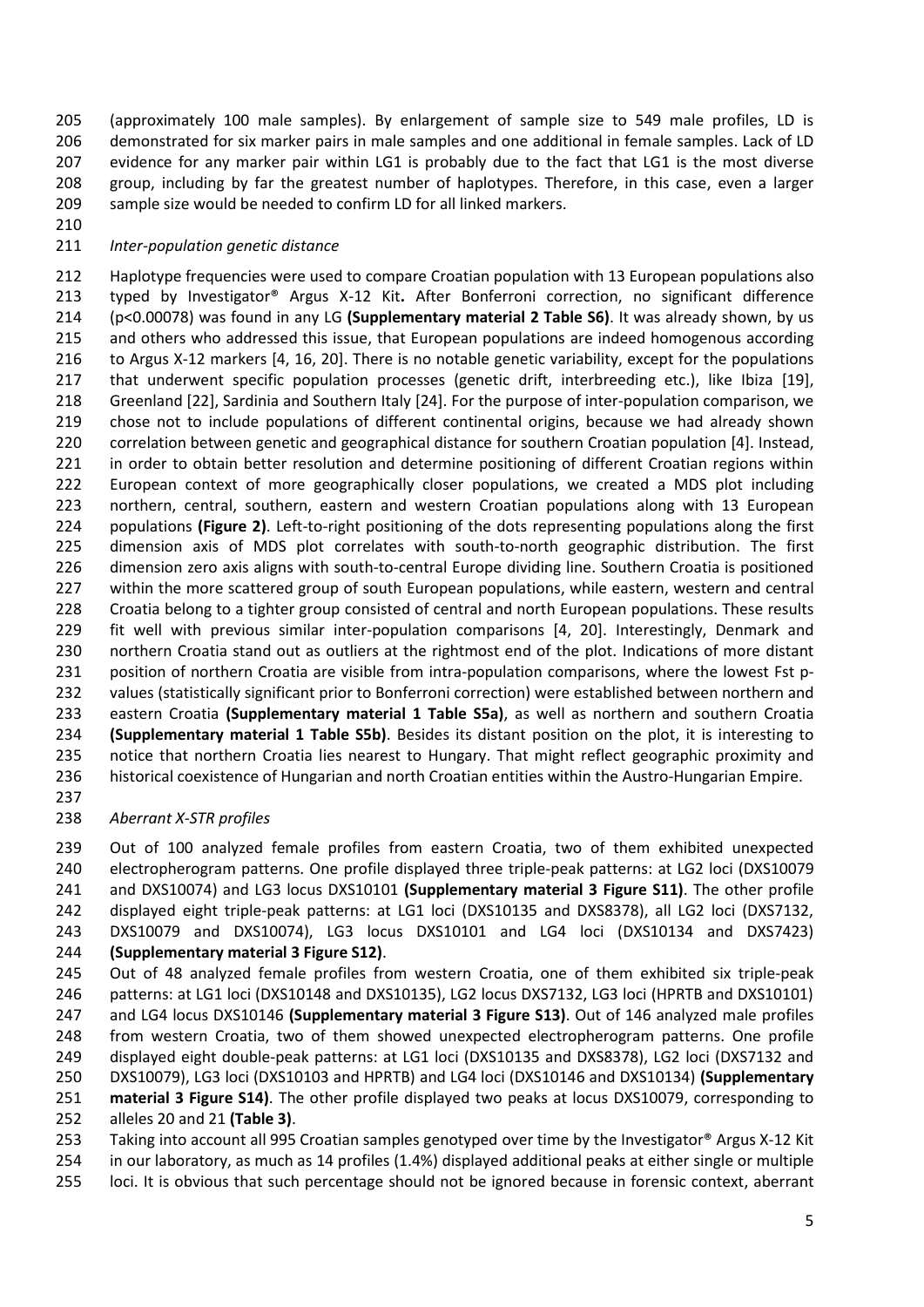profiles can add complexity to data interpretation, especially in the interpretation of partial and mixed profiles. Characterization and quantification of X-chromosome instability at the population level would therefore be of help in subsequent DNA casework. In Croatian sample pool, out of 14 aberrant profiles, four of them had additional peaks at multiple loci indicating aneuploidy **(Supplementary material 3 Figures S11-S14)**, while ten profiles had additional peaks at a single locus **(Supplementary material 3 Figures S1-S10)**. Single locus events are summarized in **Table 2**, and the 262 phenomena of by far the most represented aberration (biallelic pattern in six male profiles and triallelic pattern in two female profiles at locus DXS10079) was elaborated in our recent study [4]. This exemplify the importance of documenting mutational hotspots within population, considering the fact that the additional peak at DXS10079 might be expected in 0.45% female and even 1.1% male profiles in Croatian population.

 Locus DXS10079 is a tetranucleotide STR marker located in pericentromeric region of Xq12, flanked by upstream marker DXS7132 and downstream marker DXS10074, with approximate distance of 2.3Mb between each other. In humans, pericentromeric regions are by six to seven fold enriched with duplicated sequences [30]. Mutation patterns at DXS10079 in Croatian population indicate Xq12 duplication of possibly rather small region between loci DXS7132 and DXS10074, followed by 272 tetranucleotide tract length mutation. The size of duplication is assumed given that flanking markers never display duplication/mutation pattern, and that larger duplications would likely have profound clinical impact on an affected person, as has been documented for approximately 9Mb duplication comprising Xq12 region [9, 31]. Aforementioned authors hypothesize that Xq12-Xq13.3 duplication causes increased dosage of several duplicated genes that contribute to neurobehavioral phenotype [9, 31]. One of those genes, androgen receptor (AR), is located 48 kb downstream of locus DXS10079 and directly upstream of locus DXS10074. It makes AR the most probable coding candidate to be duplicated in biallelic/triallelic DXS10079 samples. Expression of AR was linked to male aggression in both humans and animals [32, 33]. Although it is impossible for us to further investigate potential AR gene duplication in DXS10079 biallelic samples because of ethical considerations, it is most appealing 282 to speculate that the reference casework sample collection might be enriched by individuals with increased androgen receptor dosage, resulting with enhanced testosterone signaling and consequent aggressive behavior. In the context of potential functional disomy, it would also be interesting to establish frequency of duplication events without subsequent addition/loss of tetranucleotide repeats. The frequency would presumably be higher, with more profound effect at the population level. However, since definitive confirmation of such events cannot be carried out by routine forensic DNA typing methods, subsequent analysis such as comparative genomic hybridization should be performed.

 Defining DXS10079 as a duplication hotspot might go beyond Croatian population, since the occurrence of mutational events are documented in Greek [18] and Cabo Verde [34] populations on a much smaller sample size compared to Croatia. Moreover, the inauguration study for DXS10079 locus described three families, out of approximately 333 parent-child trios from German population, 294 with apparent small duplication encompassing DXS10079 [35]. In total, three female triallelic profiles and one male biallelic profile were found with one-step or two-step shift in the repeat number [35]. In our study, where no parental samples were available, we simply excluded the possibility of close relatedness and endogamy of individuals from Croatian sample pool bearing DXS10079 mutations [4]. Nevertheless, it is interesting to notice that all cases except one are found in central and southern Croatia **(Table 2),** and two remaining triallelic profiles at loci DXS10134 and DXS10146 are found in southern Croatia **(Table 2).** It indicates some kind of regional localization, but more population and experimental data, including mitochondrial DNA and Y-chromosome haplotyping would be needed to confirm potential non-random distribution. In any case, forensic community should be encouraged to report "duplication" profiles that presently cannot be taken into account for statistical STR calculations. That practice would enhance the development of statistical calculation strategies able to account for the phenomena present in actual populations.

 One male and three female X-STR profiles exhibited patterns consistent with aneuploidy **(Table 3)**. In all female samples we detected several triallelic loci, which indicates the presence of an additional X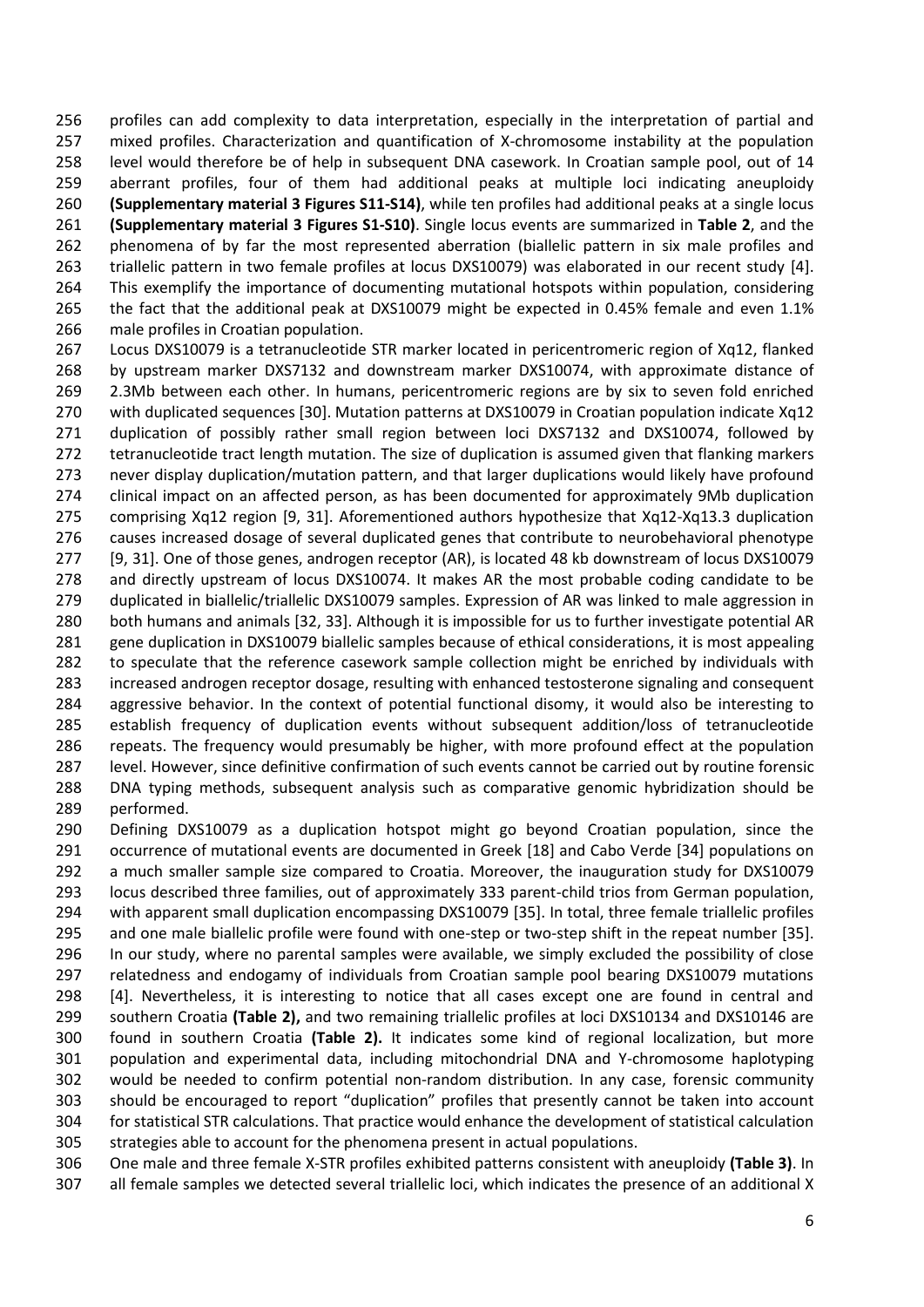chromosome (Triple X syndrome - 47, XXX) **(Supplementary material 3 Figures S11-S13)**. In the male sample profile, we found eight biallelic loci which indicates the presence of an additional X- chromosome (Klinefelter syndrome - 47, XXY) **(Supplementary material 3 Figure S14)**. Distribution of aberrant loci across different LGs, which are scattered over the entire chromosome, suggests an extra X, rather than duplication of a large chromosomal fragment **(Table 3)**. This finding immediately raises the question of potential contamination that might have arisen upon re-processing of stored FTA cards. However, it is highly unlikely because all reference samples were initially genotyped when collected during casework process, and no contamination was found. Nevertheless, after repeated X-316 STR analysis, we performed additional AmpFLSR®SEfiler Plus™ amplification, which resulted in normal, diploid profiles with homo- or heterozygous loci in all autosomal STR markers **(Supplementary material 4 Figures S1-S4)**. In addition, amelogenin peak heights also reflect an increased dosage of X-chromosome in all profiles **(Supplementary material 4 Figures S1-S4).**

 Triple X syndrome in human population is not a rare disorder, affecting about 1 in 1000 female births. It often goes undiagnosed due to mild symptoms [36]. Our results of 0.67% female individuals affected by Trisomy X considerably exceed the established incidence rate of 0.1%. Again, as discussed for DXS10079 duplication, sample size is not sufficient neither to exclude high occurrence by chance, nor to speculate that increased percentage of affected individuals that are at risk of developing social-emotional difficulties [37] might be overrepresented in reference sample pool from casework. The finding of a single male profile indicating Klinefelter syndrome among the 549 analyzed is consistent with worldwide estimations ranging from 1 case in 500 to 1 case in 1000 live male births.

## CONCLUSION

 In an effort to introduce X-STR analysis for identification and kinship testing, an extensive database including 995 profiles typed by Investigator® Argus X-12 Kit has been established for the Croatian population. We conclude that Investigator® Argus X-12 Kit is suitable for forensic casework and the reference database is universally applicable in the entire Croatia.

334 Some STR markers incorporated in Investigator® Argus X-12 Kit are affected by the occurrence of additional electropherogram peaks. In Croatian population, locus DXS10079 exhibits the greatest instability manifested as biallelic pattern in males and triallelic pattern in females. Hence we conclude that locus DXS10079 is potential mutational hotspot.

 In order to avoid misinterpretation of DNA evidence in criminal casework, information on pattern and frequency of X-STR profile aberrations should be available to forensic community.

 The DNA Analysis Unit of the Forensic Science Centre "Ivan Vučetić" is accredited according to ISO/IEC 17025, and regularly participates in quality control proficiency testing provided by the German DNA Profiling group (GEDNAP). This article follows the population data publication guidelines set by the journal [38-40].

# **Acknowledgements**

This work was supported by Ministry of the Interior of Croatia.

- We are particularly grateful to out late colleague Branka Gršković, who unselfishly devoted her time and expertize to realization of this research.
- 
- **Conflict of interest:** none.
- 

**Figure 1**. Map of Croatian regions and position of Croatia in European geographical context.

**Figure 2.** A two-dimensional multidimensional scaling plot drawn from sample bias corrected Fst\*

genetic distances calculated from the allele frequencies of 12 X-chromosome STRs included in

Investigator Argus X-12 kit with the POPTREE2 software. Stress=0.1336/RSQ=0.9287. NCroatia -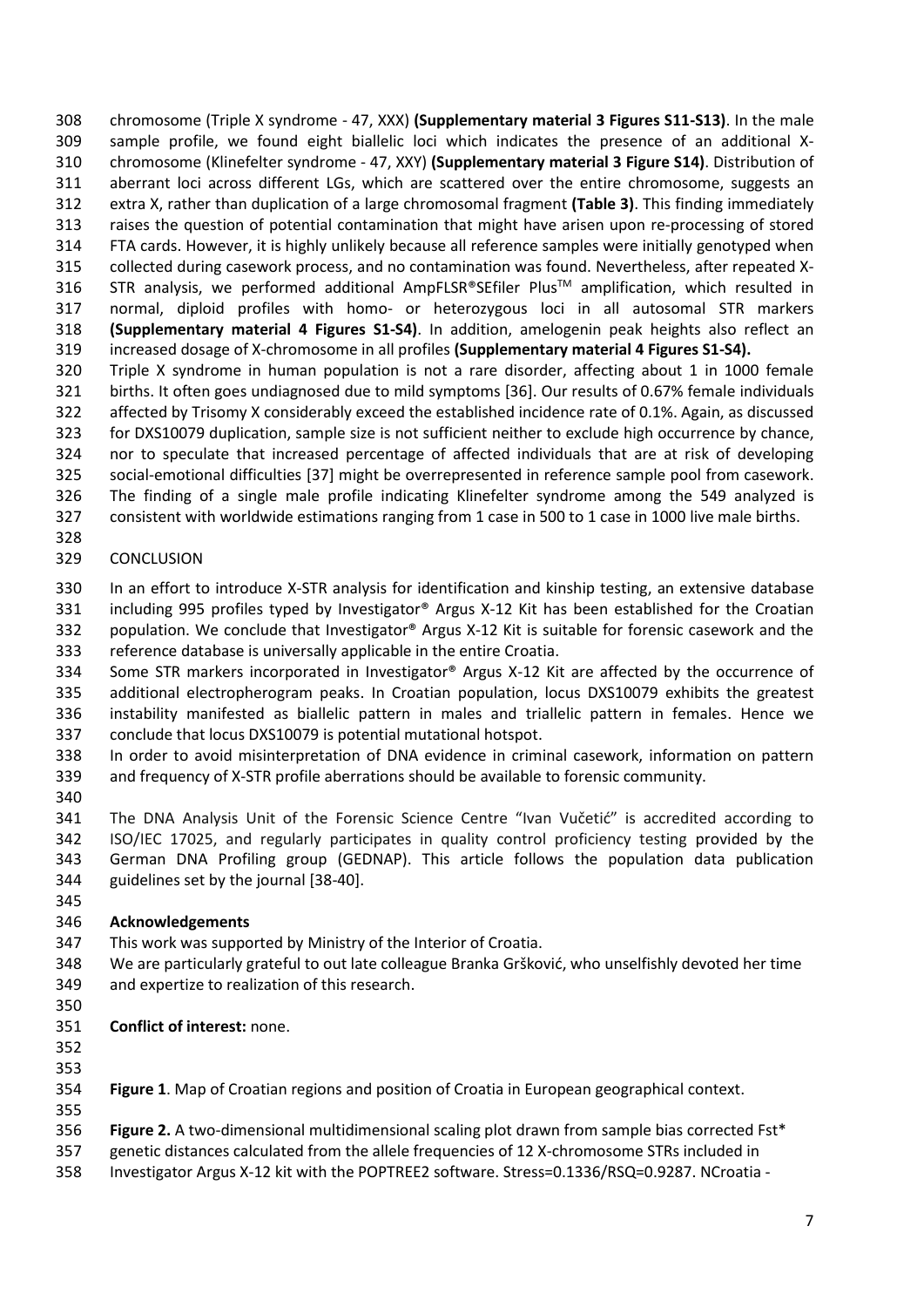- northern Croatia; SCroatia southern Croatia; CCroatia central Croatia; WCroatia western Croatia; ECroatia - eastern Croatia.
- 

 [1] T.M. Diegoli, Forensic typing of short tandem repeat markers on the X and Y chromosomes, Forensic Sci Int Genet 18 (2015) 140-51. 10.1016/j.fsigen.2015.03.013

 [2] J. Crnjac, P. Ozretic, S. Merkas, M. Ratko, M. Lozancic, M. Korolija, M. Popovic, G. Mrsic, Investigator Argus X-12 study on the population of northern Croatia, Genet Mol Biol 40(1) (2017) 80- 83.

 [3] J. Crnjac, P. Ozretic, S. Merkas, M. Ratko, M. Lozancic, S. Rozic, D. Spoljaric, M. Korolija, M. Popovic, G. Mrsic, Analysis of 12 X-chromosomal markers in the population of central Croatia, Legal Medicine 21 (2016) 77-84.

 [4] G. Mrsic, P. Ozretic, J. Crnjac, S. Merkas, I. Racic, S. Rozic, V. Sukser, M. Popovic, M. Korolija, Analysis of 12 X-STR loci in the population of south Croatia, Molecular Biology Reports 44(1) (2017) 183-189.

 [5] Croatian Bureau of Statistics, Census of Population, Households and Dwellings 2011, Population by Citizenship, Ethnicity, Religion and Mother Tongue, Zagreb, Croatia, 2013.

 [6] G. Mrsic, B. Grskovic, A. Vrdoljak, M. Popovic, I. Valpotic, S. Andelinovic, V. Stenzl, E. Ehler, L. Urban, G. Lackovic, P. Underhill, D. Primorac, Croatian national reference Y-STR haplotype database, Molecular Biology Reports 39(7) (2012) 7727-7741.

 [7] S.F. Schaffner, The X chromosome in population genetics, Nat Rev Genet 5(1) (2004) 43-51. 10.1038/nrg1247

 [8] J.L. Mueller, H. Skaletsky, L.G. Brown, S. Zaghlul, S. Rock, T. Graves, K. Auger, W.C. Warren, R.K. Wilson, D.C. Page, Independent specialization of the human and mouse X chromosomes for the male germ line, Nat Genet 45(9) (2013) 1083-7. 10.1038/ng.2705

 [9] P. Prontera, V. Ottaviani, I. Isidori, G. Stangoni, E. Donti, Xq12-q13.3 duplication: evidence of a recurrent syndrome, Ann Neurol 72(5) (2012) 821-2; author reply 822-3. 10.1002/ana.23754

 [10] M. Kayser, L. Roewer, M. Hedman, L. Henke, J. Henke, S. Brauer, C. Kruger, M. Krawczak, M. Nagy, T. Dobosz, R. Szibor, P. de Knijff, M. Stoneking, A. Sajantila, Characteristics and frequency of germline mutations at microsatellite loci from the human Y chromosome, as revealed by direct observation in father/son pairs, Am J Hum Genet 66(5) (2000) 1580-8. 10.1086/302905

 [11] P. Balaresque, E.J. Parkin, L. Roewer, D.R. Carvalho-Silva, R.J. Mitchell, R.A. van Oorschot, J. Henke, M. Stoneking, I. Nasidze, J. Wetton, P. de Knijff, C. Tyler-Smith, M.A. Jobling, Genomic complexity of the Y-STR DYS19: inversions, deletions and founder lineages carrying duplications, Int J Legal Med 123(1) (2009) 15-23. 10.1007/s00414-008-0253-3

 [12] P.S. Walsh, D.A. Metzger, R. Higuchi, Chelex-100 as a medium for simple extraction of DNA for PCR-based typing from forensic material, Biotechniques 10(4) (1991) 506-513.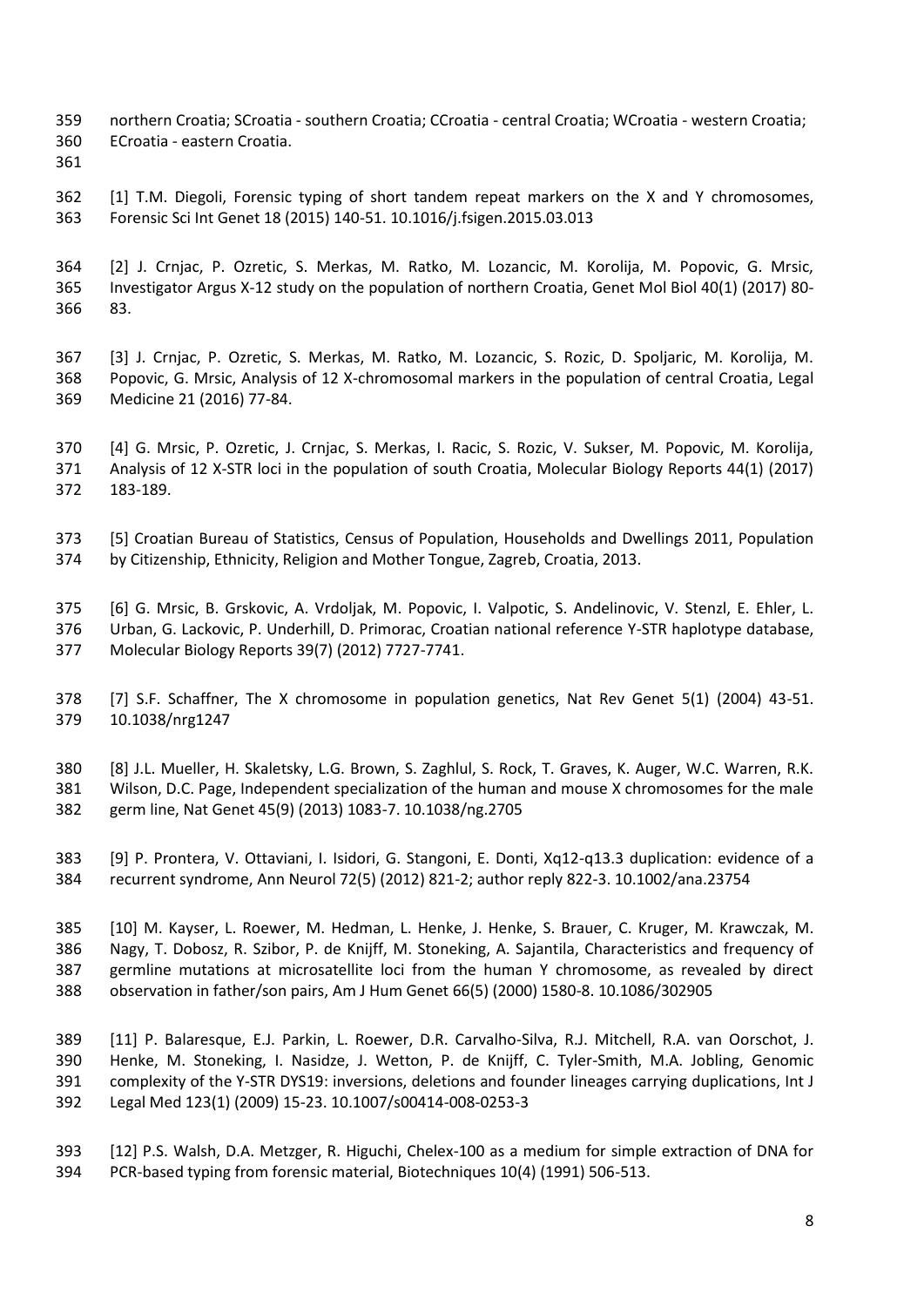[13] L. Poulsen, C. Tomas, K. Drobnic, V. Ivanova, H.S. Mogensen, A. Kondili, P. Miniati, D. Bunokiene, J. Jankauskiene, V. Pereira, N. Morling, NGMSElect and Investigator((R)) Argus X-12 analysis in population samples from Albania, Iraq, Lithuania, Slovenia, and Turkey, Forensic Sci Int Genet 22 (2016) 110-2. 10.1016/j.fsigen.2016.02.004

 [14] L. Poulsen, M.S. Farzad, C. Borsting, C. Tomas, V. Pereira, N. Morling, Population and forensic data for three sets of forensic genetic markers in four ethnic groups from Iran: Persians, Lurs, Kurds and Azeris, Forensic Sci Int Genet 17 (2015) 43-6. 10.1016/j.fsigen.2015.03.010

 [15] G. Horvath, A. Zalan, Z. Kis, H. Pamjav, A genetic study of 12 X-STR loci in the Hungarian population, Forensic Science International-Genetics 6(1) (2012) E46-E47. 10.1016/j.fsigen.2011.03.007

 [16] A. Zidkova, P. Capek, A. Horinek, P. Coufalova, Investigator (R) Argus X-12 study on the population of Czech Republic: Comparison of linked and unlinked X-STRs for kinship analysis, Electrophoresis 35(14) (2014) 1989-1992. 10.1002/elps.201400046

 [17] J. Edelmann, S. Lutz-Bonengel, J. Naue, S. Hering, X-chromosomal haplotype frequencies of four linkage groups using the Investigator Argus X-12 Kit, Forensic Science International-Genetics 6(1) (2012) E24-E34. 10.1016/j.fsigen.2011.01.001

 [18] C. Tomas, I. Skitsa, E. Steinmeier, L. Poulsen, A. Ampati, C. Borsting, N. Morling, Results for five sets of forensic genetic markers studied in a Greek population sample, Forensic Sci Int Genet 16 (2015) 132-7. 10.1016/j.fsigen.2015.01.001

 [19] J.F. Ferragut, K. Bentayebi, J.A. Castro, C. Ramon, A. Picornell, Genetic analysis of 12 X- chromosome STRs in Western Mediterranean populations, Int J Legal Med 129(2) (2015) 253-5. 10.1007/s00414-014-1071-4

 [20] K. Rebala, S.A. Kotova, V.I. Rybakova, T.V. Zabauskaya, A.A. Shyla, A.A. Spivak, I.S. Tsybovsky, Z. Szczerkowska, Variation of X-chromosomal microsatellites in Belarus within the context of their genetic diversity in Europe, Forensic Sci Int Genet 16 (2015) 105-11. 10.1016/j.fsigen.2014.12.011

 [21] L. Caine, S. Costa, M.F. Pinheiro, Population data of 12 X-STR loci in a North of Portugal sample, Int J Legal Med 127(1) (2013) 63-4. 10.1007/s00414-012-0672-z

 [22] C. Tomas, V. Pereira, N. Morling, Analysis of 12 X-STRs in Greenlanders, Danes and Somalis using Argus X-12, International Journal of Legal Medicine 126(1) (2012) 121-128. 10.1007/s00414-011- 0609-y

 [23] A.O. Tillmar, Population genetic analysis of 12 X-STRs in Swedish population, Forensic Sci Int Genet 6(2) (2012) e80-1. 10.1016/j.fsigen.2011.07.008

 [24] C. Bini, L.N. Riccardi, S. Ceccardi, F. Carano, S. Sarno, D. Luiselli, S. Pelotti, Expanding X- chromosomal forensic haplotype frequencies database: Italian population data of four linkage groups, Forensic Sci Int Genet 15 (2015) 127-30. 10.1016/j.fsigen.2014.11.008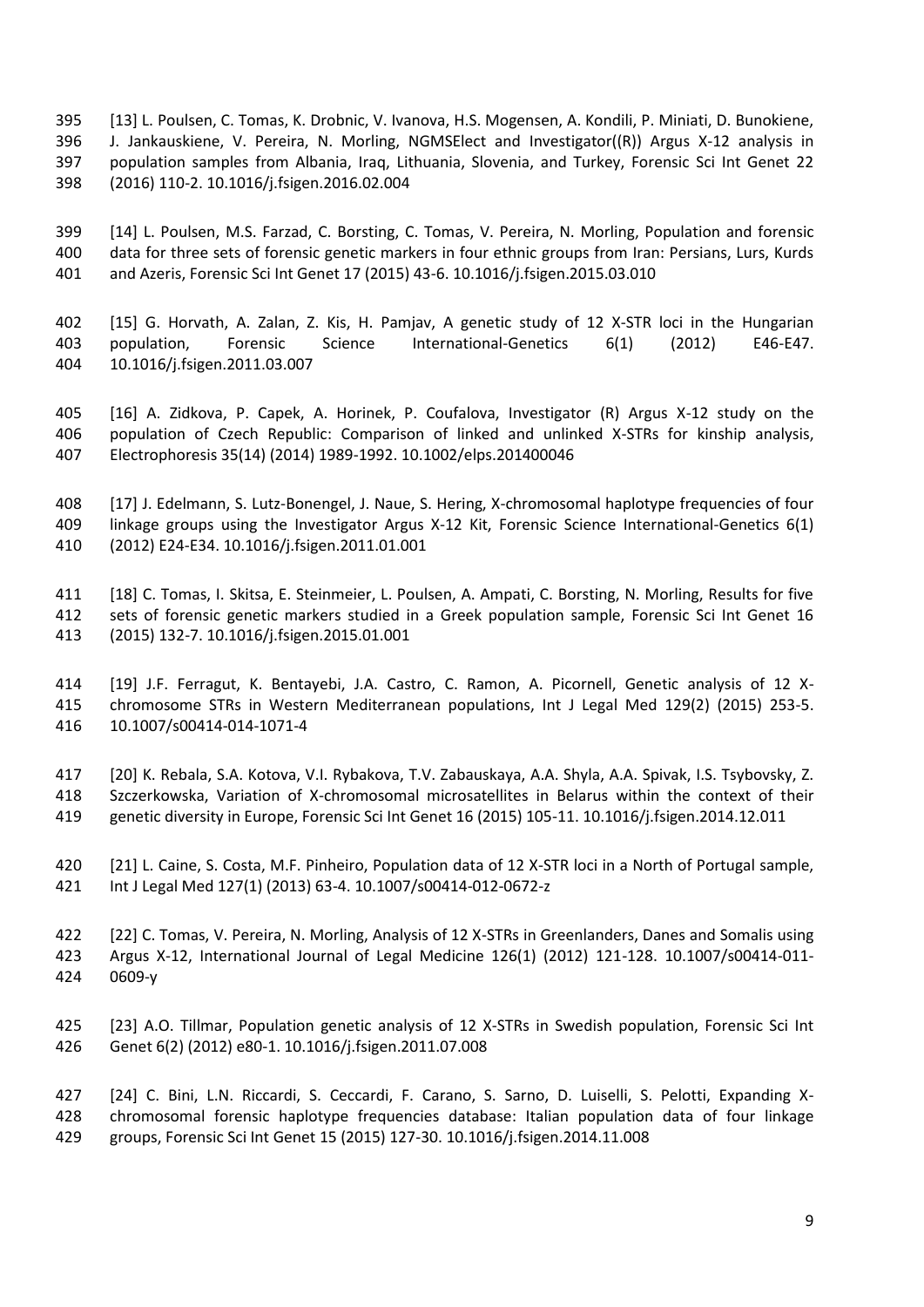- [25] L. Excoffier, H.E.L. Lischer, Arlequin suite ver 3.5: a new series of programs to perform population genetics analyses under Linux and Windows, Molecular Ecology Resources 10(3) (2010) 564-567. 10.1111/j.1755-0998.2010.02847.x
- [26] R. Szibor, S. Hering, J. Edelmann, A new Web site compiling forensic chromosome X research is now online, International Journal of Legal Medicine 120(4) (2006) 252-254. 10.1007/s00414-005- 0029-y
- [27] B.D. Latter, Selection in finite populations with multiple alleles. 3. Genetic divergence with centripetal selection and mutation, Genetics 70(3) (1972) 475-90.
- [28] N. Takezaki, M. Nei, K. Tamura, POPTREE2: Software for constructing population trees from allele frequency data and computing other population statistics with Windows interface, Mol Biol Evol 27(4) (2010) 747-52. 10.1093/molbev/msp312
- [29] R. Szibor, M. Krawczak, S. Hering, J. Edelmann, E. Kuhlisch, D. Krause, Use of X-linked markers for forensic purposes, International Journal of Legal Medicine 117(2) (2003) 67-74. 10.1007/s00414-002- 0352-5
- [30] X. She, Z. Jiang, R.A. Clark, G. Liu, Z. Cheng, E. Tuzun, D.M. Church, G. Sutton, A.L. Halpern, E.E. Eichler, Shotgun sequence assembly and recent segmental duplications within the human genome, Nature 431(7011) (2004) 927-30. 10.1038/nature03062
- [31] N. Kaya, D. Colak, A. Albakheet, M. Al-Owain, N. Abu-Dheim, B. Al-Younes, J. Al-Zahrani, N.M. Mukaddes, A. Dervent, N. Al-Dosari, A. Al-Odaib, I.V. Kayaalp, M. Al-Sayed, Z. Al-Hassnan, M.J. Nester, M. Al-Dosari, H. Al-Dhalaan, A. Chedrawi, H. Gunoz, B. Karakas, N. Sakati, F.S. Alkuraya, G.G. Gascon, P.T. Ozand, A novel X-linked disorder with developmental delay and autistic features, Annals of Neurology 71(4) (2012) 498-508.
- [32] M.L. Butovskaya, O.E. Lazebny, V.A. Vasilyev, D.A. Dronova, D.V. Karelin, A.Z. Mabulla, D.V. Shibalev, T.K. Shackelford, B. Fink, A.P. Ryskov, Androgen Receptor Gene Polymorphism, Aggression, and Reproduction in Tanzanian Foragers and Pastoralists, PLoS One 10(8) (2015) e0136208. 10.1371/journal.pone.0136208
- [33] J. delBarco-Trillo, L.K. Greene, I.B. Goncalves, M. Fenkes, J.H. Wisse, J.A. Drewe, M.B. Manser, T. Clutton-Brock, C.M. Drea, Beyond aggression: Androgen-receptor blockade modulates social interaction in wild meerkats, Horm Behav 78 (2016) 95-106. 10.1016/j.yhbeh.2015.11.001
- [34] H. Afonso Costa, P. Morais, C. Vieira da Silva, S. Matos, R. Marques Santos, R. Espinheira, J. Costa Santos, A. Amorim, X-chromosome STR markers data in a Cabo Verde immigrant population of Lisboa, Mol Biol Rep 41(4) (2014) 2559-69. 10.1007/s11033-014-3114-9

 [35] S. Hering, C. Augustin, J. Edelmann, M. Heidel, J. Dressler, H. Rodig, E. Kuhlisch, R. Szibor, DXS10079, DXS10074 and DXS10075 are STRs located within a 280-kb region of Xq12 and provide stable haplotypes useful for complex kinship cases, Int J Legal Med 120(6) (2006) 337-45. 10.1007/s00414-005-0061-y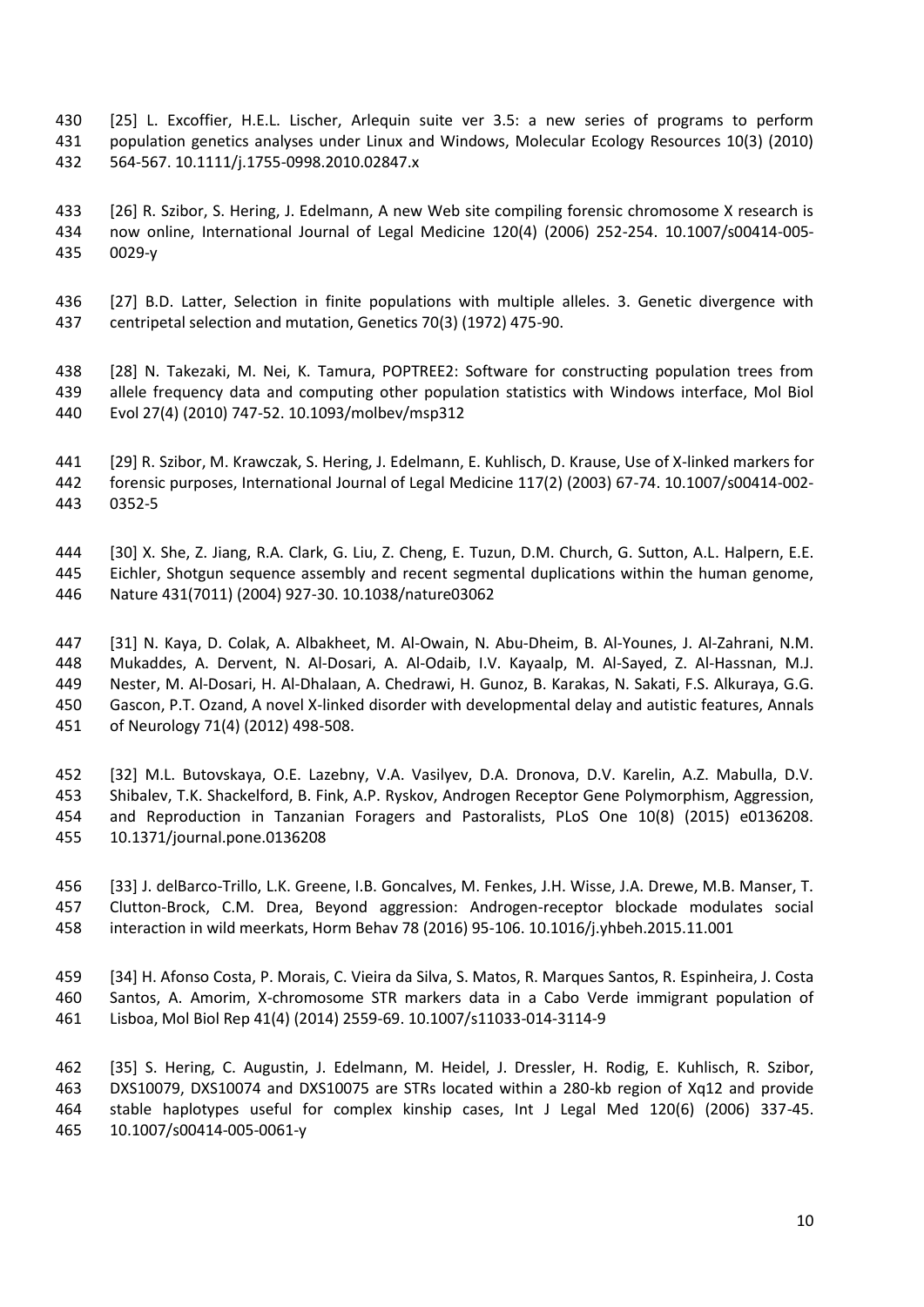[36] M. Otter, C.T. Schrander-Stumpel, L.M. Curfs, Triple X syndrome: a review of the literature, Eur J Hum Genet 18(3) (2010) 265-71. 10.1038/ejhg.2009.109

 [37] K. Wigby, C. D'Epagnier, S. Howell, A. Reicks, R. Wilson, L. Cordeiro, N. Tartaglia, Expanding the phenotype of Triple X syndrome: A comparison of prenatal versus postnatal diagnosis, Am J Med Genet A 170(11) (2016) 2870-2881. 10.1002/ajmg.a.37688

 [38] A. Carracedo, J.M. Butler, L. Gusmao, A. Linacre, W. Parson, L. Roewer, P.M. Schneider, New guidelines for the publication of genetic population data, Forensic Sci Int Genet 7(2) (2013) 217-20. 10.1016/j.fsigen.2013.01.001

- [39] A. Carracedo, J.M. Butler, L. Gusmao, A. Linacre, W. Parson, L. Roewer, P.M. Schneider, Update of the guidelines for the publication of genetic population data, Forensic Sci Int Genet 10 (2014) A1- 2. 10.1016/j.fsigen.2014.01.004
- [40] L. Gusmao, J.M. Butler, A. Linacre, W. Parson, L. Roewer, P.M. Schneider, A. Carracedo, Revised
- guidelines for the publication of genetic population data, Forensic Sci Int Genet 30 (2017) 160-163.
- 10.1016/j.fsigen.2017.06.007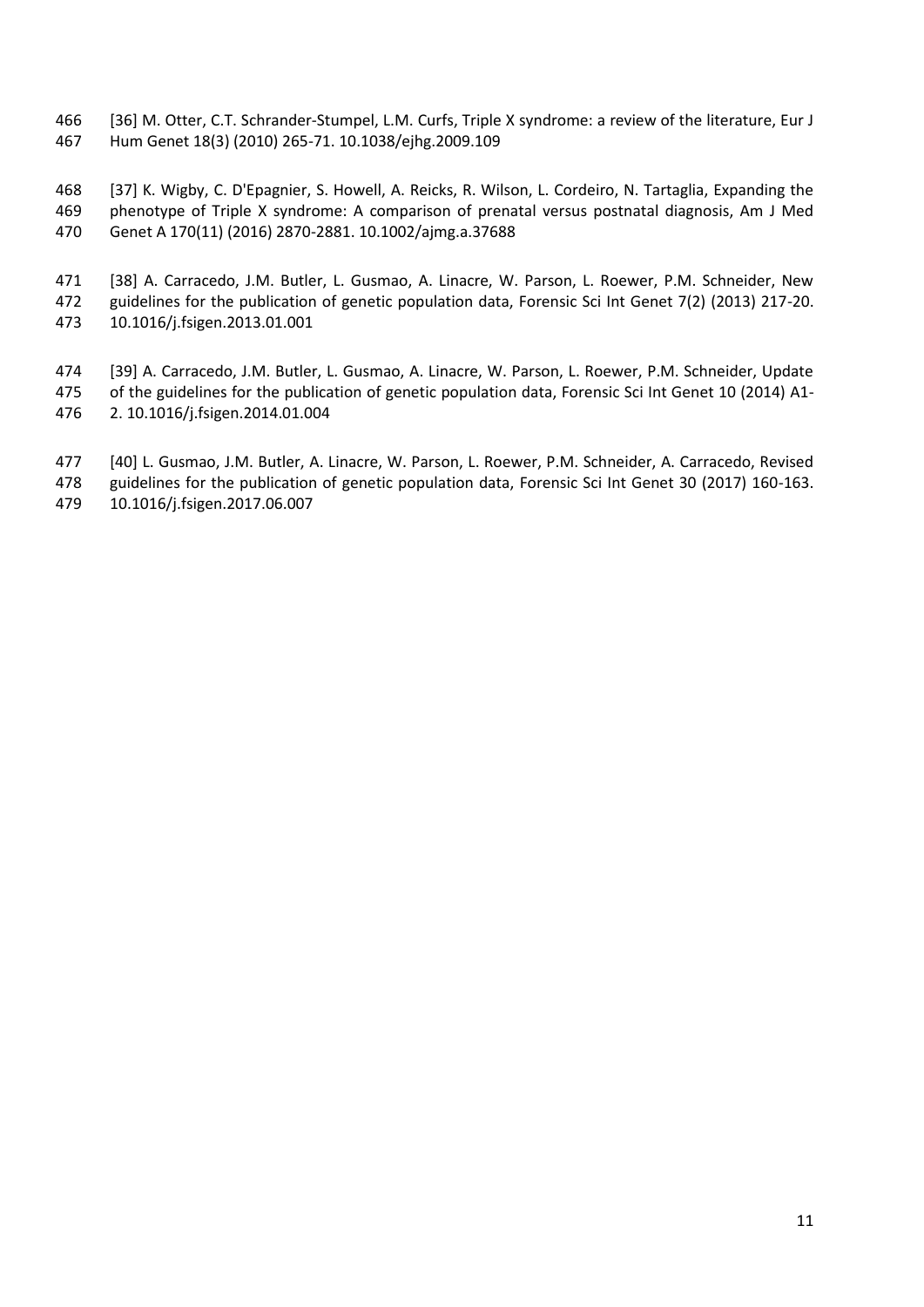| Linkage<br>Group | Locus          | No. of<br>alleles | <b>PIC</b> | PE       | <b>PDfemale</b> | PDmale   | <b>MEC Krüger</b> | <b>MEC Kishida</b> | <b>MEC Desmarais</b><br>Duo |
|------------------|----------------|-------------------|------------|----------|-----------------|----------|-------------------|--------------------|-----------------------------|
| LG1              | DXS10148       | 30                | 0,872603   | 0,762303 | 0,975360        | 0,883723 | 0,765966          | 0,872570           | 0,783675                    |
|                  | DXS10135       | 35                | 0,929327   | 0,863863 | 0,991558        | 0,933323 | 0,864861          | 0,929306           | 0,871936                    |
|                  | <b>DXS8378</b> |                   | 0,632163   | 0,417471 | 0,844925        | 0,692972 | 0,423151          | 0,632139           | 0,486305                    |
| LG <sub>2</sub>  | DXS7132        | 8                 | 0,694091   | 0,488352 | 0.887762        | 0,737336 | 0,504896          | 0,694079           | 0,554401                    |
|                  | DXS10079       | 13                | 0,796676   | 0,636639 | 0,944287        | 0,819983 | 0,646788          | 0,796664           | 0,678962                    |
|                  | DXS10074       | 16                | 0,812496   | 0,662387 | 0,951353        | 0,833381 | 0,669797          | 0,812496           | 0,699606                    |
| LG <sub>3</sub>  | DXS10103       | 9                 | 0,706566   | 0,491750 | 0,899270        | 0,739366 | 0,529616          | 0,706543           | 0,568508                    |
|                  | <b>HPRTB</b>   | 10                | 0,721152   | 0,525245 | 0,904084        | 0,758974 | 0,540739          | 0,721140           | 0,585899                    |
|                  | DXS10101       | 25                | 0,895703   | 0,802640 | 0,982865        | 0,903531 | 0,805530          | 0,895670           | 0,818506                    |
| LG4              | DXS10146       | 30                | 0,892907   | 0,797356 | 0,982148        | 0,900948 | 0,801360          | 0,892875           | 0,814508                    |
|                  | DXS10134       | 33                | 0.845420   | 0,714650 | 0,965826        | 0,859992 | 0,723767          | 0,845386           | 0,745402                    |
|                  | DXS7423        |                   | 0,655976   | 0,438535 | 0,863294        | 0,706594 | 0,458952          | 0,655976           | 0,512244                    |

Table 1 Forensic parameters.

Combined 0,99999999812 0,99999817069 0,9999999999999996 0,99999999954 0,99999868605 0,99999999812 0,99999954317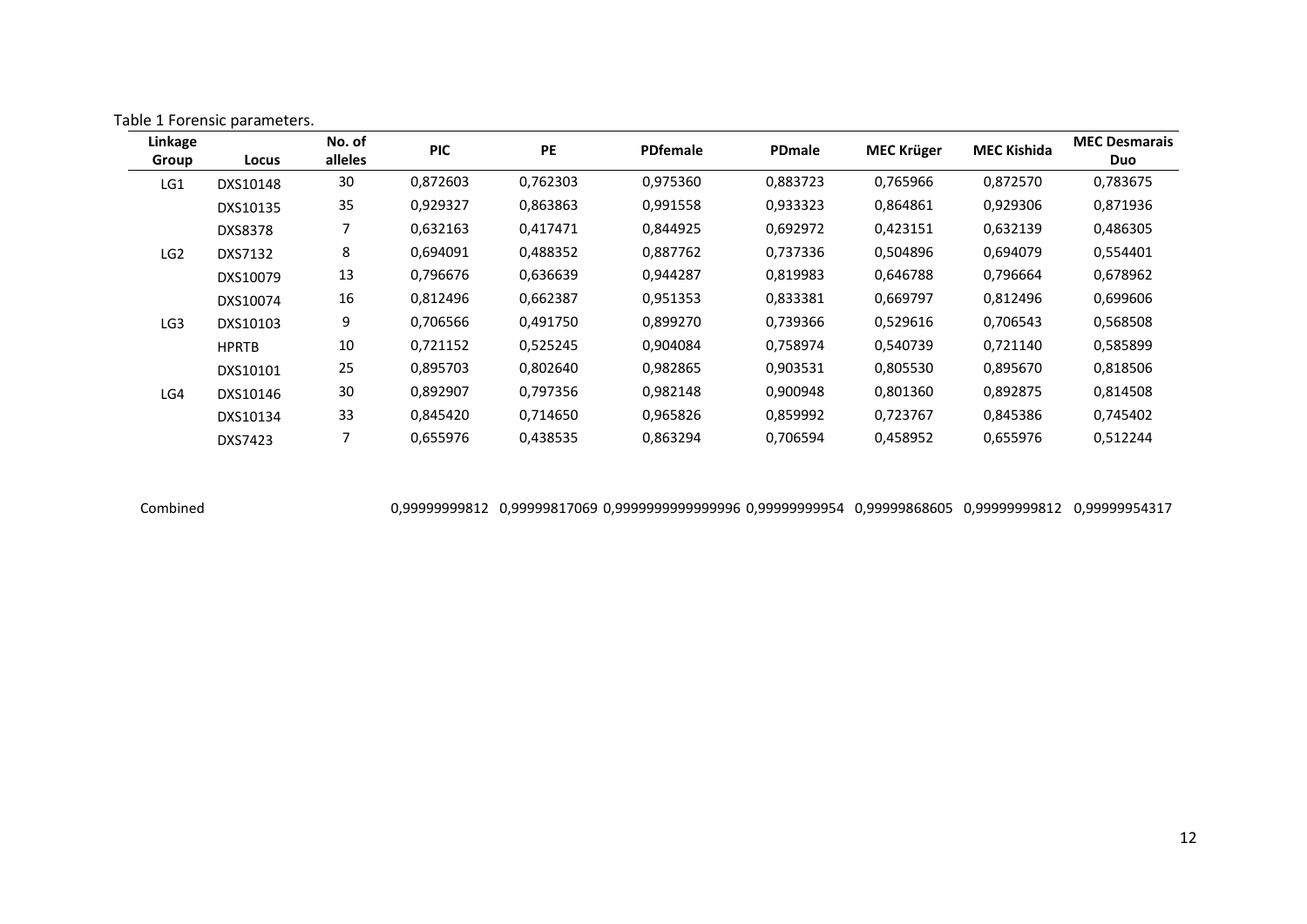|                          |         | Sample       | Locus    |          | Genotype |    | Croatian<br>Region | Supplementary material 3<br>Figure | Reference  |  |
|--------------------------|---------|--------------|----------|----------|----------|----|--------------------|------------------------------------|------------|--|
| Triallelic<br>loci       | females | JZ26         | DXS10134 | 33       | 34       | 38 | South              | S <sub>1</sub>                     | $[4]$      |  |
|                          |         | JZ101        | DXS10146 | 27<br>30 |          | 31 | South              | S <sub>2</sub>                     | $[4]$      |  |
|                          |         | SRZ38        | DXS10079 | 14       |          | 21 | Central            | S <sub>3</sub>                     | $[3]$      |  |
|                          |         | <b>SRZ91</b> | DXS10079 | 18<br>20 |          | 23 | Central            | S4                                 | $[3]$      |  |
|                          | males   | J8           |          |          | 20       | 21 | South              | S <sub>5</sub>                     | $[4]$      |  |
| <b>Biallelic</b><br>loci |         | J11          | DXS10079 |          | 20       | 21 | South              | S <sub>6</sub>                     | $[4]$      |  |
|                          |         | <b>J57</b>   |          |          | 20       | 21 | South              | S7                                 | $[4]$      |  |
|                          |         | Z111         |          |          | 20<br>21 |    | West               | S8                                 | This study |  |
|                          |         | <b>J80</b>   |          |          | 20       | 22 | South              | S9                                 | $[4]$      |  |
|                          |         | SR241        |          |          | 21       | 22 | Central            | S <sub>10</sub>                    | $[3]$      |  |

Table 2 Single locus affected cases (10 samples, 1% from the total 995 of analyzed).

Table 3 Multiple loci affected cases (four samples, 0.4% from the total of 995 analyzed). Affected loci are marked with "+".

|                   |             | LG1      |           |   | LG <sub>2</sub> |           |   | LG <sub>3</sub>                                    |  |           | LG <sub>4</sub> |          |         | Supplementary   | Croatian |  |
|-------------------|-------------|----------|-----------|---|-----------------|-----------|---|----------------------------------------------------|--|-----------|-----------------|----------|---------|-----------------|----------|--|
|                   | Sample      | DXS10148 | DXS10135  |   |                 |           |   | DXS8378   DXS7132 DXS10079 DXS10074 DXS10103 HPRTB |  | DXS10101  | DXS10146        | DXS10134 | DXS7423 | material 3      | Region   |  |
|                   |             |          |           |   |                 |           |   |                                                    |  |           |                 |          |         | Figure          |          |  |
| Triallelic        | <b>IZ12</b> |          |           |   |                 |           | ÷ |                                                    |  | $\ddot{}$ |                 |          |         | S <sub>11</sub> | East     |  |
| loci in<br>female | IZ21        |          | $\ddot{}$ | ٠ | $\ddot{}$       | $\ddot{}$ | ÷ |                                                    |  | $\ddot{}$ |                 | $\pm$    | $+$     | <b>S12</b>      | East     |  |
| samples           | ZZ46        | ÷        | ÷         |   | ÷               |           |   |                                                    |  | $\ddot{}$ |                 |          |         | <b>S13</b>      | West     |  |
| Biallelic         |             |          |           |   |                 |           |   |                                                    |  |           |                 |          |         |                 |          |  |
| loci in           | Z55         |          |           | ÷ | $\ddot{}$       | ÷         |   | ÷                                                  |  |           | $\ddot{}$       | ÷        |         | S <sub>14</sub> | West     |  |
| male              |             |          |           |   |                 |           |   |                                                    |  |           |                 |          |         |                 |          |  |
| sample            |             |          |           |   |                 |           |   |                                                    |  |           |                 |          |         |                 |          |  |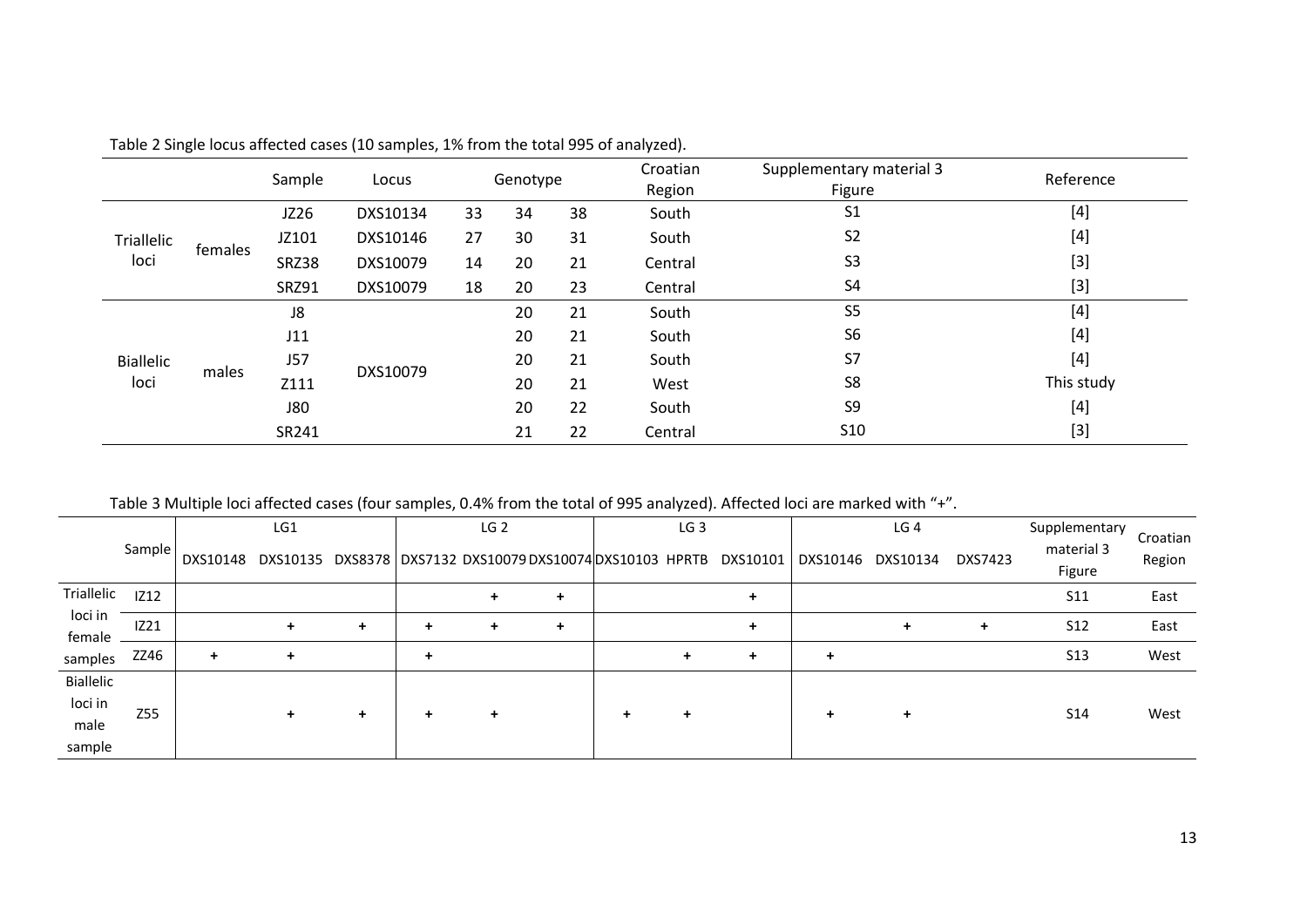

Figure 1. Map of Croatian regions and position of Croatia in European geographical context.